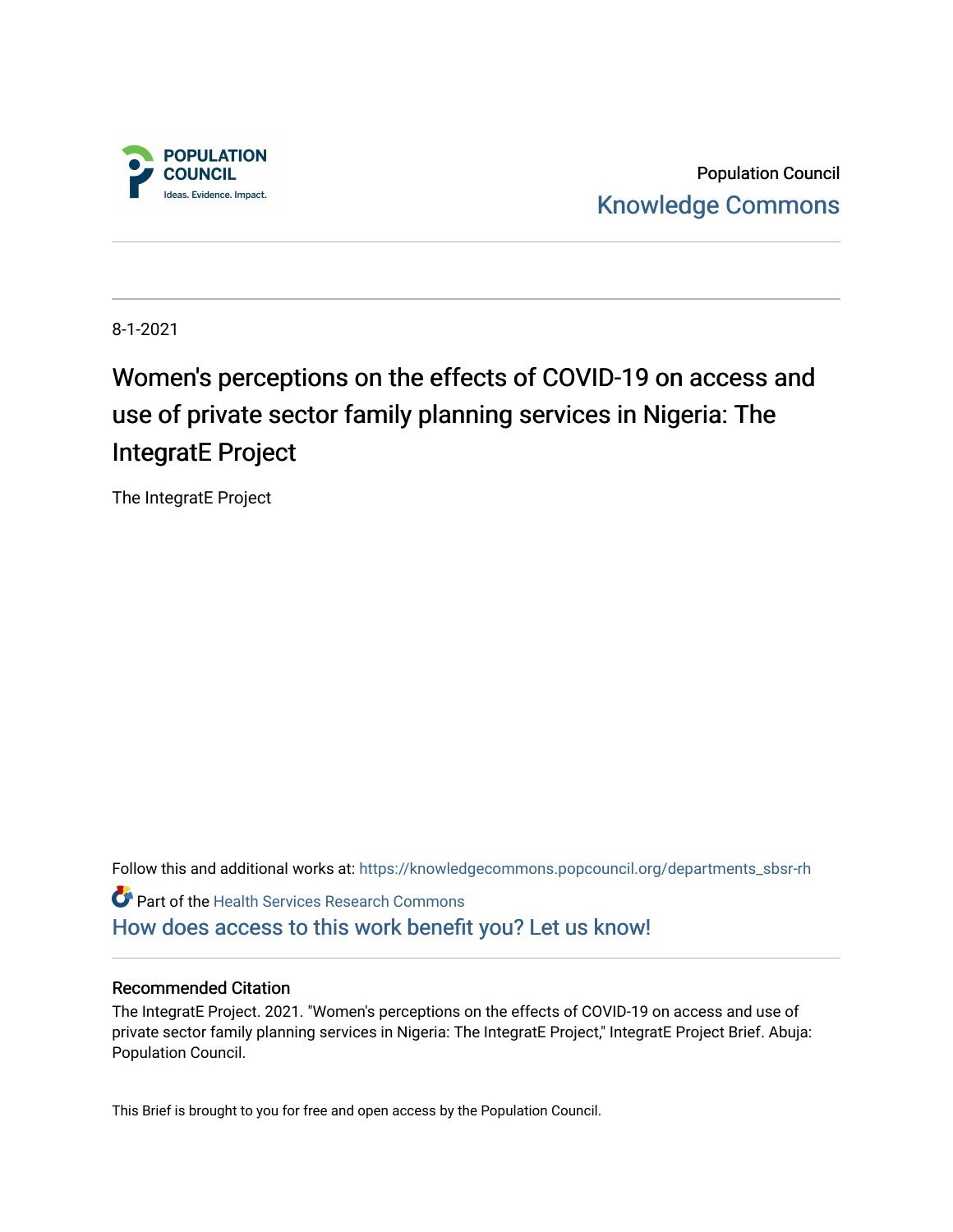

I



Women's Perceptions on the Effects of COVID-19 on Access and Use of Private **Sector Family Planning Services in** Nigeria: The IntegratE Project

**KEY TAKEAWAYS:** Family planning clients who received services from Community Pharmacists (CPs) and Patent and Proprietary Medicine Vendors (PPMVs) in Kaduna and Lagos states, appear to have been minimally affected in the early months of the COVID-19 pandemic. Clients reported general continuity of FP services during the pandemic, reinforcing the importance of diverse and accessible outlets to access FP to ensure a sustainable response to health systems shocks.

# BACKGROUND

AUGUST 2021<br>
August 2021<br>
August 2021<br>
August 2021<br>
August 2021<br>
August 2021<br>
August 2021<br>
August 2021<br>
August 2021<br>
August 2021<br>
August 2021<br>
August 2021<br>
August 2021<br>
August 2021<br>
August 2021<br>
August 2021<br>
August 2021<br>
A In Nigeria, Community Pharmacists (CPs) and Patent and Proprietary Medicine Vendors (PPMVs) are the first point of care for many common illnesses within the community. Although CPs and PPMVs are not formally recognized as family planning (FP) service providers, 22% of modern contraceptive users report receiving their last method from a PPMV and 12% from a private pharmacy.1 PPMVs are especially popular for FP due to their widespread availability, consistent drug stocks, extended hours, personable interactions, and no separate fees for consultations.<sup>2,3</sup> As the Federal Ministry of Health (FMoH) explores expanding its task sharing policy to include CPs and PPMVs, evidence is needed on an effective regulatory system to support PPMVs and CPs to provide high quality FP services.

As in many places, the COVID-19 pandemic poses unprecedented challenges to health services in Nigeria. By limiting person-to-person contact,

especially during initial lock downs, there were concerns regarding disruptions in access to, and use of, FP especially among populations already experiencing high unmet need.4 While Nigeria has experienced a lower burden of COVID-19 relative to other countries in Africa and globally, communities across the country faced curfews and other policies restricting gatherings and travel between March and June of 2020. Lagos State remains the epicenter of the nation's pandemic and applied many measures to curtail community transmission including restrictions in movement. Kaduna, a less populous state, recorded concerns in disruptions in access to care and reductions in hospital attendance earlier in the pandemic.

# THE INTEGRATE PROJECT

The IntegratE Project is a four-year initiative (2017-2021) funded by the Bill & Melinda Gates Foundation and MSD for Mothers<sup>5</sup> that seeks to increase access to contraceptive methods by involving the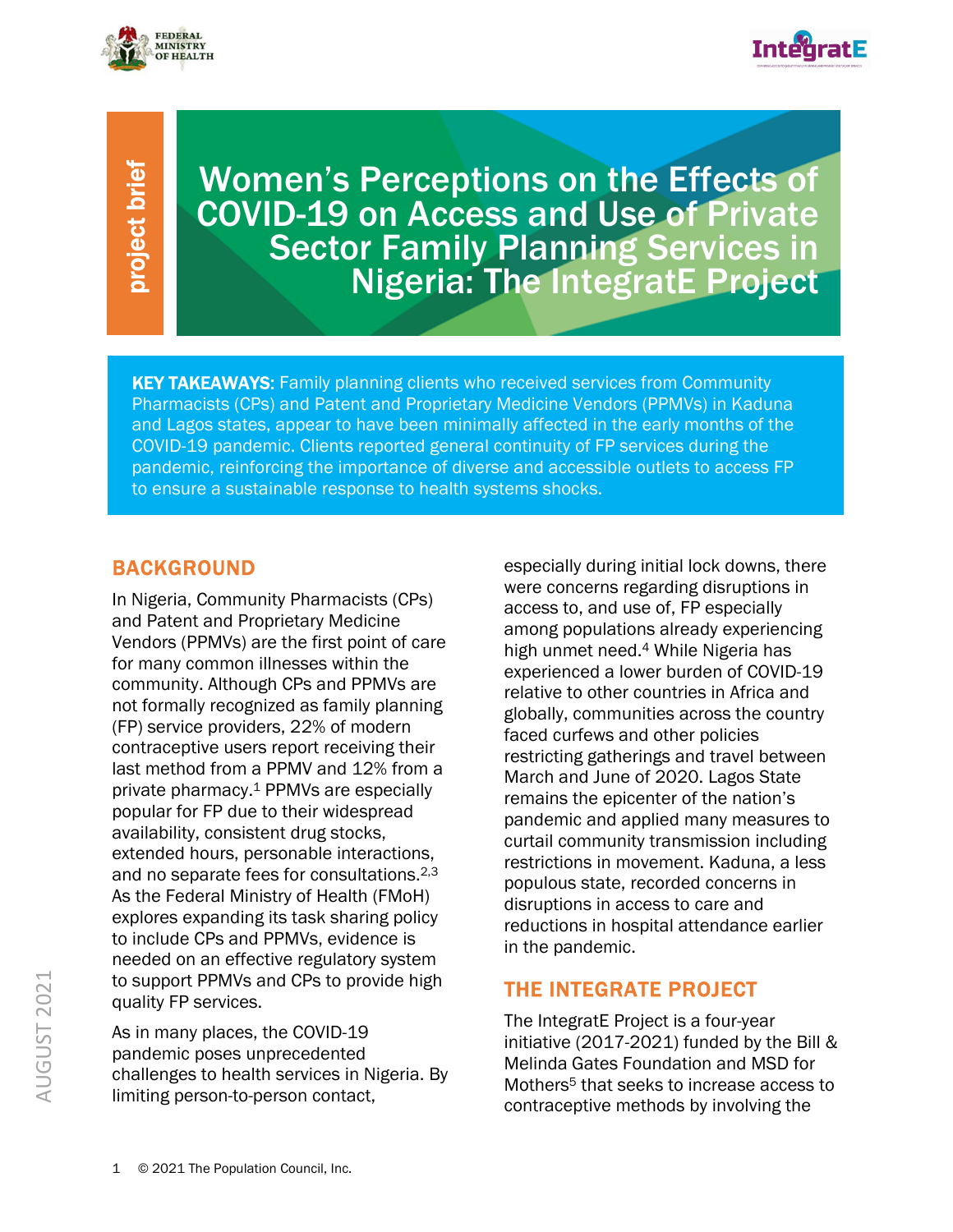



private sector (CPs and PPMVs) in FP service delivery in Lagos and Kaduna states. IntegratE is implemented by a consortium of partners led by Society for Family Health and includes Marie Stopes International Organization Nigeria, Planned Parenthood Federation of Nigeria, Population Council and PharmAccess. The project seeks to establish a regulatory system with the Pharmacists Council of Nigeria (PCN) to ensure that CPs and PPMVs provide quality FP services, comply with FP regulations, and report service statistics to the Health Management Information System (HMIS).

To achieve this, the IntegratE Project in collaboration with PCN and the FMoH, is implementing three main activities: (1) a pilot 3-tiered accreditation system for PPMVs based on their healthcare qualifications; (2) a pilot hub-and-spoke supervisory model where CPs (the hub) provide support to PPMVs (spokes) to ensure standard drug stocking practices; and (3) building the capacity of CPs and PPMVs to provide expanded FP services and report service statistics to the HMIS. Under the pilot accreditation system, PPMVs were provided with a standardized FP training to enable them to offer certain FP services based on their tier. CPs function outside of the pilot accreditation system but would receive the same training and provide the same services as Tier 2 PPMVs. The IntegratE Project is simultaneously raising awareness about the FP services that CPs and PPMVs provide. This brief focuses on understanding the impact of the COVID-19 pandemic on FP use among women receiving services from CPs and PPMVs. Additional information on the IntegratE

Project can be found at www.integrateeproject.org.ng.

# **METHODS**

The IntegratE project conducted a mixedmethods study to assess the effect of a series of interventions on CPs' and PPMVs' capacity to provide high quality FP services in Lagos and Kaduna states. Researchers adapted an ongoing longitudinal study on client perceptions of FP service delivery to understand effects of the COVID-19 pandemic on fertility intentions and access to sexual and reproductive health services. Yes/no and Likert scale questions related to COIVD-19 were added to interviews conducted with 522 women approximately 9 months after receiving FP services by CPs and PPMVs trained by the IntegratE Project. Data were collected from May to July 2020. Follow up qualitative interviews were conducted with 28 FP users who received FP services from trained CPs and PPMVs in Lagos and Kaduna States. These interviews were conducted by phone between December 2020 and March 2021 after the lockdown had been lifted.

# STUDY FINDINGS

The women interviewed were between 16- 49 years of age with a mean age of 32 years. About half (51%) had at least 3 children and many attained at least a secondary education (75%).

All women were asked about perceptions of COVID-19 risk (Figure 1). Across both states, many women (80%) agreed that they would know what to do if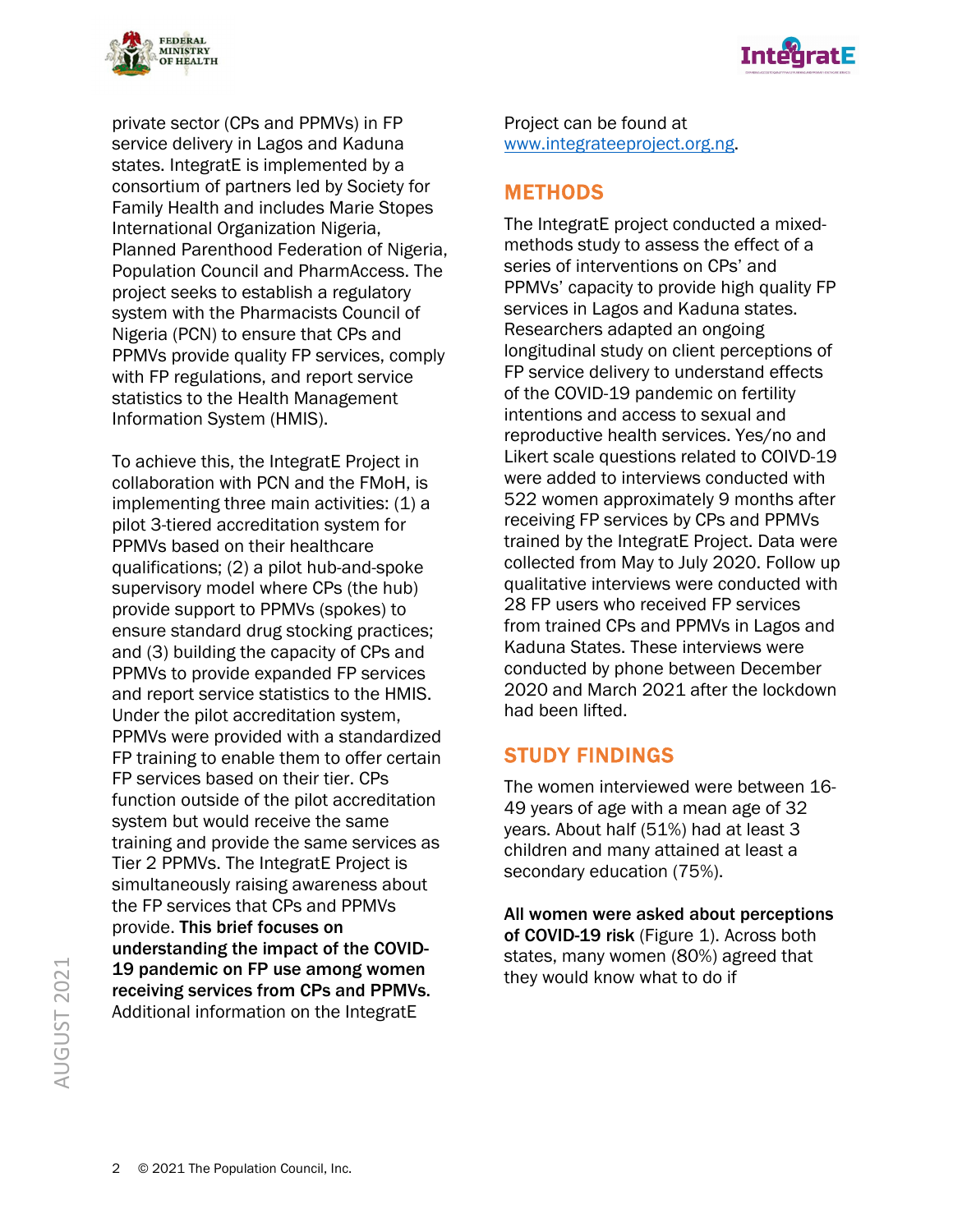







#### Figure 2: Contraceptive use at 6 months (n=479)

someone became ill with COVID-19 and 69% did not report feeling at risk of contracting the virus. About one-third (34%) of woman, however, agreed that they did not feel comfortable leaving their house for FP services.

Few women reported that COVID-19 had any influence on their fertility intentions (data not shown). Only 8% reported wanting to delay having another child, and 8% reported wanting fewer children. The perceived influence of COVID-19 on fertility intentions was higher in Kaduna state than in Lagos.

Despite the pandemic and associated restrictions, most women reported that they were still using FP (Figure 2). Over 80% were using the same FP method that they

had received approximately 9 months prior either directly from an IntegratE CP or PPMV or by referral, and 7% had switched to a different method. Ten percent reported that they had stopped using a FP method. Among the 437 women still using FP methods, few reported that COVID delayed them in accessing services (3%) or getting a resupply of FP commodities (6%) (data not shown).

In the qualitative follow-up interviews, FP users indicated that COVID-19 did not impact their FP behaviors. When asked by the interviewer if COVID-19 had impacted their decision to continue to use FP, an injectable user replied: *"Nothing changed in that aspect"*